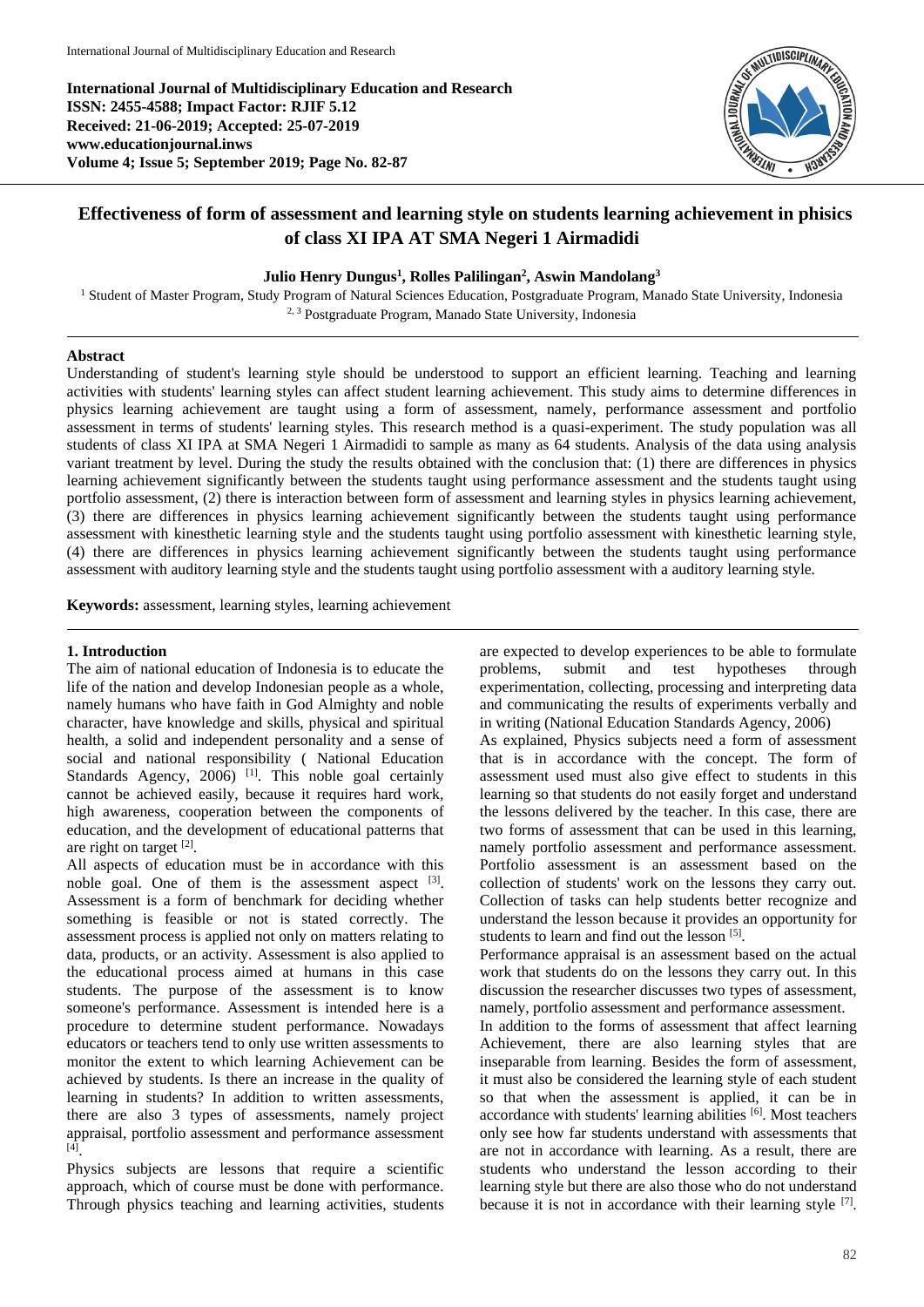Every student has their own learning style and this affects the success of students in the lessons they are doing. There are 2 types of learning styles that will be observed here, namely, kinesthetic learning styles and auditory learning styles.

The form of assessment used by paying attention to student learning styles provides opportunities to improve learning Achievement [8]. The learning process by emphasizing the thinking process provides an opportunity for students to explain their ideas during teaching and learning activities <sup>[9]</sup>. Teaching and learning activities by giving assignments greatly help students play more active roles in learning activities. So that in line with the assessment, learning styles must also be considered.

Based on some of the thoughts mentioned above, the author is interested in conducting research with the title "Effectiveness Of Form Of Assessment And Learning Style On Students Learning Achievement In Phisics Of Class Xi IPA At SMA Negeri 1 Airmadidi"

### **Research Methods**

This study uses quasi-research methods. Classes are divided into two groups, namely the experimental class 1 and the experimental class 2. The experimental class 1 is treated using portfolio assessment, while the experimental class 2 is treated using performance assessment. Each class is grouped based on student learning styles. In the experimental class 1 grouped in two groups, namely the performance assessment group with kinesthetic learning styles and performance assessment groups with auditory learning styles. In the experimental class 2 grouped in three groups, namely the portfolio assessment group with kinesthetic learning styles and portfolio assessment groups with auditory learning styles. The research design used is the Anava by level treatment design as seen in table 1 below.

Table 1: Design treatment by level

|                       | <b>Forms of Assessment</b> |           |  |  |
|-----------------------|----------------------------|-----------|--|--|
| <b>Learning Style</b> |                            | A2        |  |  |
| Bı                    | $A_1 B_1$                  | $A_2 B_1$ |  |  |
|                       | A1 B2                      | A2 $B2$   |  |  |

Information:

**A1:** Performance Assessment

**A2:** Portfolio Assessment

**B1:** Kinesthetic Learning Style

**B2:** Auditory Learning Style

**A1 B1:** Performance Assessment with kinesthetic learning styles

**A2 B1:** Portfolio Assessment with kinesthetic learning styles

**A1 B2:** Performance Assessment with auditory learning styles

**A2 B2:** Portfolio Assessment with auditory learning styles

### **Results and Discussion**

### **Results**

Based on the data from the results of this study consisting of 3 independent variables, namely performance appraisal (A1), portfolio assessment (A2), learning style (B), and one dependent variable namely learning Achievement (Y).

Student learning Achievement data are obtained from performance assessment, portfolio assessment and through cognitive tests. Data taken then processed using Microsoft Office Excel 2007.

Based on the results of the study the influence of the form of assessment and learning style on the results of student physics learning in Airmadidi 1 Public High School class XI IPA 1 and XI IPA 3 class totaling 60 students, the research data can be seen in Table 1.2.

**Table 2:** Descriptive Statistics of learning Achievement

|                | A1    | A2    | B1    | B <sub>2</sub>                            | A1B1  |       |       | A1B2A2B1A2B2 |
|----------------|-------|-------|-------|-------------------------------------------|-------|-------|-------|--------------|
| N              | 32    | 32    | 32    | 32                                        | 16    | 16    | 16    | 16           |
| Mean           | 79,81 | 77,87 | 79,75 | 77.93                                     | 80.11 | 77.04 | 79.62 | 80.33        |
| Median         | 78    | 79    | 80    | 76                                        | 78    | 78    | 79    | 79           |
| Mode           | 75    | 79    | 80    | 75                                        | 80    | 75    | 79    | 80           |
| Std. deviation | 6.98  | 7     | 6.61  | 7.36                                      | 4.78  | 7.56  | 7.27  | 6.61         |
| Variance       | 48.79 | 49.09 | 50.43 | 61.67                                     | 22.86 | 57.29 | 60.21 | 43.75        |
| Range          | 32    | 24    | 20    | 36                                        | 15    | 32    | 24    | 19           |
| Minimum        | 58    | 70    | 70    | 58                                        | 75    | 58    | 70    | 70           |
| Maximum        | 90    | 94    | 90    | 94                                        | 90    | 90    | 94    | 89           |
| Sum            |       |       |       | 500.58511.96508.79517.96461.75490.89509.1 |       |       |       | 483.69       |

**Distribution Table Frequency of learning Achievement Physics Student Groups taught using Performance Assessment**

| <b>SKR</b> | NT | BK            | FA | FK | FR (%) |
|------------|----|---------------|----|----|--------|
| 70-74      | 72 | 69, 5 - 74, 5 | 6  |    | 18.75  |
| 75-79      | 77 | 74, 5-79, 5   | q  | 15 | 28.125 |
| 80-84      | 82 | 79, 5-84, 5   |    | 23 | 25     |
| 85-89      | 87 | 84, 5-89, 5   | 6  | 29 | 18.75  |
| 90-94      | 92 | 89.5-94.5     | 3  | 32 | 9.375  |
|            |    |               | 32 |    | 100    |

As for the spread pattern can be seen in the graph below





**Table 4**

| <b>SKR</b> | NT | BK            | FA | FK | FR (%) |
|------------|----|---------------|----|----|--------|
| 58-64      | 61 | 57, 5-64, 5   | 2  |    | 6.25   |
| $65 - 71$  | 68 | 64, 5 - 71, 5 | 2  |    | 6.25   |
| 72-78      | 75 | 71, 5-78, 5   | 12 | 16 | 37.5   |
| 79-85      | 82 | 78, 5-85, 5   | 14 | 30 | 43.75  |
| 86-92      | 89 | 85, 5-92, 5   | 2  | 32 | 6.25   |
|            |    |               | 32 |    | 100    |

As for the spread pattern can be seen in the graph below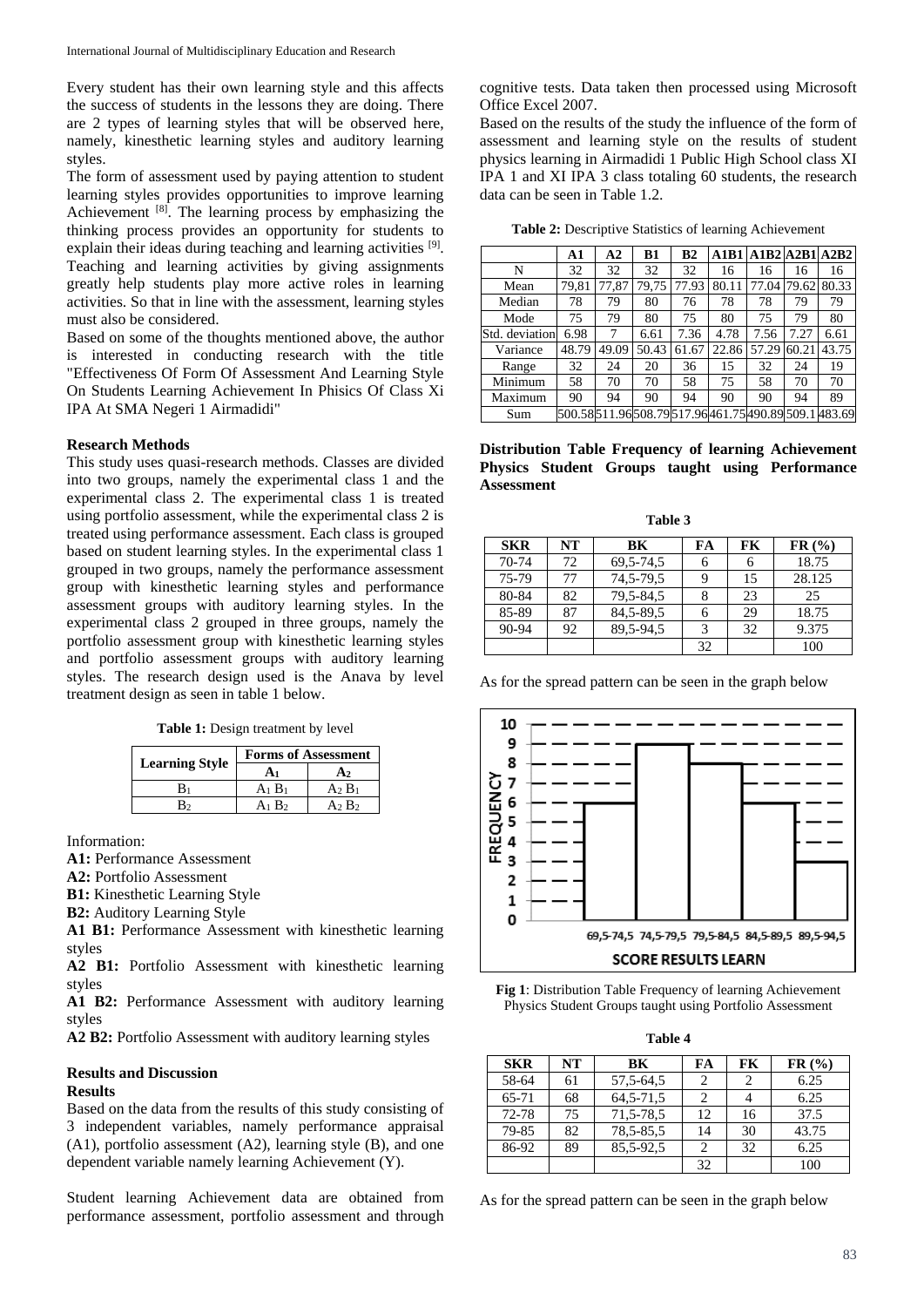

**Fig 2:** Frequency Distribution Table of Student Physics Group learning Achievement with Kinesthetic Learning Style

| anı<br>к |  |
|----------|--|
|----------|--|

| <b>SKR</b> | NT   | BK          | FA | FK | FR (%) |
|------------|------|-------------|----|----|--------|
| 70-75      | 72,5 | 69, 5-75, 5 |    | q  | 28.125 |
| 76-81      | 78,5 | 75,5-81,5   | 13 | 22 | 40.625 |
| 82-87      | 84,5 | 81, 5-87, 5 |    | 27 | 15.625 |
| 88-93      | 90,5 | 87, 5-93, 5 |    | 30 | 9.375  |
| 94-99      | 96.5 | 93,5-99,5   |    | 32 | 6.25   |
|            |      |             | 32 |    | 100    |

As for the spread pattern can be seen in the graph below



**Fig 3:** Distribution Table Frequensy learning Achievement of Physics of Student Groups with Auditory Learning Style

| Table 6 |  |
|---------|--|
|         |  |

| <b>SKR</b> | NT | BK          | FA | FK | FR (%) |
|------------|----|-------------|----|----|--------|
| 58-62      | 60 | 57, 5-62, 5 |    |    | 3.125  |
| 63-67      | 65 | $62,5-67,5$ | 2  | 3  | 6.25   |
| 68-72      | 70 | 67, 5-72, 5 | 2  | 5  | 6.25   |
| 73-77      | 75 | 72,5-77,5   | 9  | 14 | 28.125 |
| 78-82      | 80 | 77,5-82,5   | 10 | 24 | 31.25  |
| 83-87      | 85 | 82,5-87,5   | 5  | 29 | 15.625 |
| 88-92      | 90 | 87, 5-92, 5 | 3  | 32 | 9.375  |
|            |    |             | 32 |    | 100    |

As for the spread pattern can be seen in the graph below





**Table 7**

| <b>SKR</b> | NT | BK          | FA             | FK | FR (%) |
|------------|----|-------------|----------------|----|--------|
| 75-77      | 76 | 74, 5-77, 5 | 3              | 3  | 18.75  |
| 78-80      | 79 | 77,5-80,5   | 2              | 5  | 12.5   |
| 81-83      | 82 | 80, 5-83, 5 | 2              |    | 12.5   |
| 84-86      | 85 | 83,5-86,5   | 5              | 12 | 31.25  |
| 87-89      | 88 | 86, 5-89, 5 | $\overline{c}$ | 14 | 12.5   |
| 90-92      | 91 | 89,5-92,5   | 2              | 16 | 12.5   |
|            |    |             | 16             |    | 100    |

As for the spread pattern can be seen in the graph below



**Fig 5:** Requency Distribution Table learning Achievement Physics Groups Students who are taught use the Auditory Performance Style Learning Assessment

**Table 8**

| <b>SKR</b> | NT   | BK          | FA             | FK | FR (%) |
|------------|------|-------------|----------------|----|--------|
| 58-63      | 60,5 | 57, 5-63, 5 | 2              | 2  | 12.5   |
| 64-69      | 66,5 | 63,5-69,5   | 2              | 4  | 12.5   |
| 70-75      | 72,5 | 69, 5-75, 5 | 5              | 9  | 31.25  |
| 76-81      | 78.5 | 75,5-81,5   | 3              | 12 | 18.75  |
| 82-87      | 84,5 | 81, 5-87, 5 | 2              | 14 | 12.5   |
| 88-93      | 90,5 | 87, 5-93, 5 | $\mathfrak{D}$ | 16 | 12.5   |
|            |      |             | 16             |    | 100    |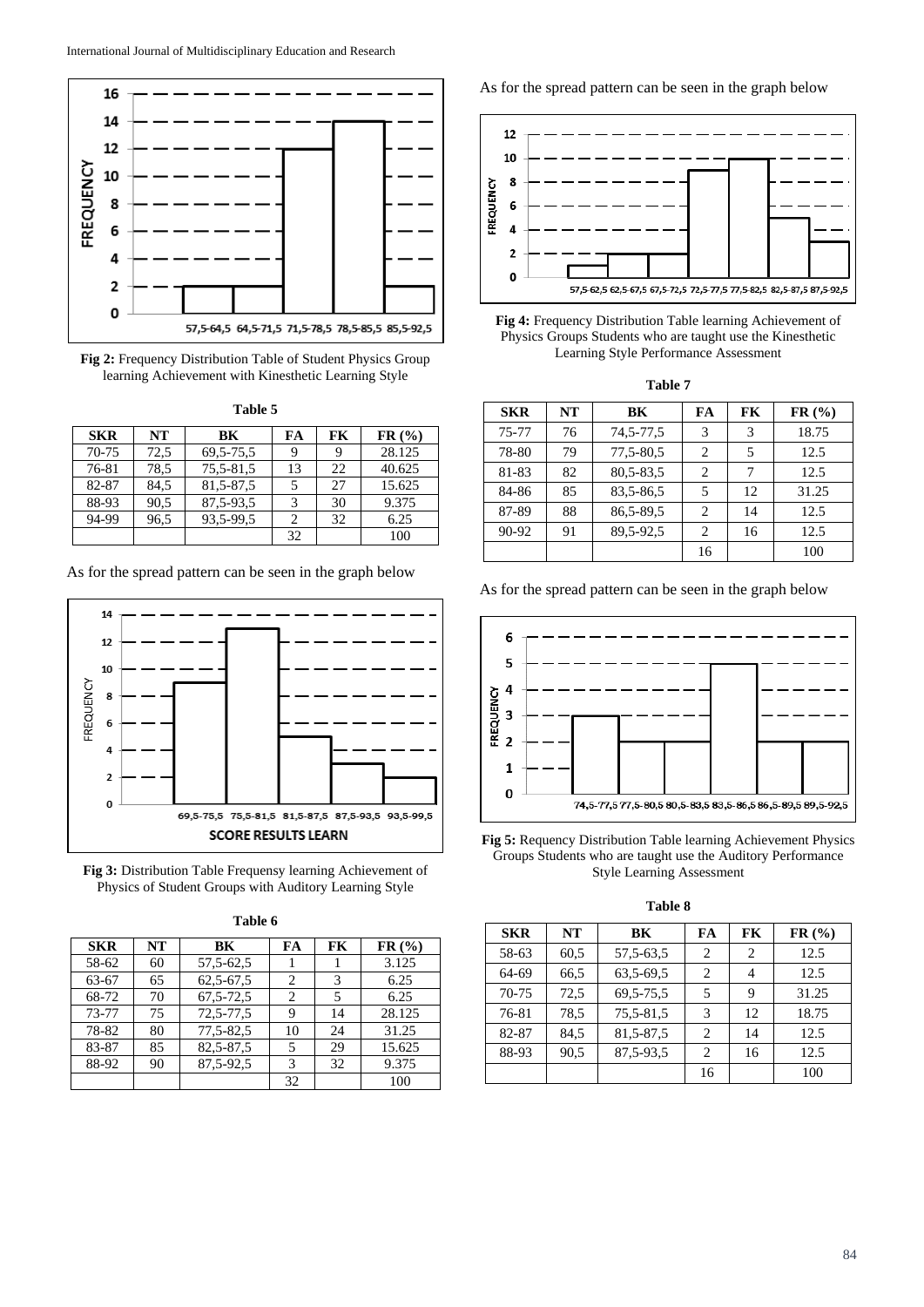As for the spread pattern can be seen in the graph below



**Fig 6:** Frequency Distribution Table learning Achievement of Physics Group Students taught using Portfolio Assessment with Kinesthetic Learning Style

| <b>SKR</b> | <b>NT</b> | BK          | FA                            | FK | FR (%) |
|------------|-----------|-------------|-------------------------------|----|--------|
| 70-75      | 72,5      | 69, 5-75, 5 |                               | 7  | 43.75  |
| 76-81      | 78.5      | 75,5-81,5   |                               | 11 | 25     |
| 82-87      | 84.5      | 81, 5-87, 5 | $\mathfrak{D}_{\mathfrak{p}}$ | 13 | 12.5   |
| 88-93      | 90.5      | 87, 5-93, 5 | $\mathcal{D}_{\mathcal{A}}$   | 15 | 12.5   |
| 94-99      | 96.5      | 93,5-99,5   |                               | 16 | 6.25   |
|            |           |             | 16                            |    | 100    |

**Table 9**

As for the spread pattern can be seen in the graph below



**Fig 7:** Frequency Distribution Table learning Achievement Physics Groups Students taught using Portfolio Assessment with Auditory Learning Style

| Table 10 |  |
|----------|--|
|----------|--|

| <b>SKR</b> | NT   | BK            | FA                          | FK            | FR (%) |
|------------|------|---------------|-----------------------------|---------------|--------|
| 70-74      | 72,5 | 69, 5 - 74, 5 | $\mathcal{D}_{\mathcal{A}}$ | $\mathcal{D}$ | 12.5   |
| 75-78      | 76,5 | 74, 5-78, 5   | 2                           |               | 12.5   |
| 79-82      | 80,5 | 78, 5-82, 5   | 3                           |               | 18.75  |
| 83-86      | 84,5 | 82,5-86,5     | 6                           | 13            | 37.5   |
| 87-90      | 88.5 | 86,5-90,5     | 3                           | 16            | 18.75  |
|            |      |               | 16                          |               | 100    |

As for the spread pattern can be seen in the graph below





### **Discussion**

In this learning activity the research applied practicum activities with two treatments. Experiment class 1 uses performance assessment and experimental class 2 uses portfolio valuation. Experimental class 1 and experimental class 2 were divided into two categories of learning styles, namely kinesthetic learning styles and auditory learning styles.

The results of testing the first hypothesis show that the learning Achievement of groups of students who use performance appraisal are higher than the learning Achievement of groups of students who use portfolio valuations. These results can be seen from the average learning Achievement where the performance assessment group has an average value of 79.81 and the portfolio assessment group has an average value of 77.87. Based on the results of the ANOVA test, the price of Fcount  $= 4.126$ Ftable  $= 4.00$  means that there are differences in physics learning Achievement between students taught using performance assessments and students taught using portfolio valuation

Based on the observations of researchers, the assessment of the skills of the class practicum process that uses performance appraisal has a higher dominant average value than the value of the class average using portfolio valuation [11]. In assessing performance, students tend to be required to be directly active in practicum tools and there are steps that LKP activities must do. Performance appraisal also spurs students to work together so that it affects the process skills of each student  $\begin{bmatrix} 12 \end{bmatrix}$ . The portfolio assessment class is different from the performance appraisal class. In portfolio assessments, students in groups are given assignments regarding the material given and not directly involved in practical activities such as data collection, namely measuring, grouping and using tools that affect the activity of each student

Based on the learning results of cognitive tests of students who learn using performance appraisal, students are faced directly with the real learning process. In this class, students carry out learning activities by practicing directly the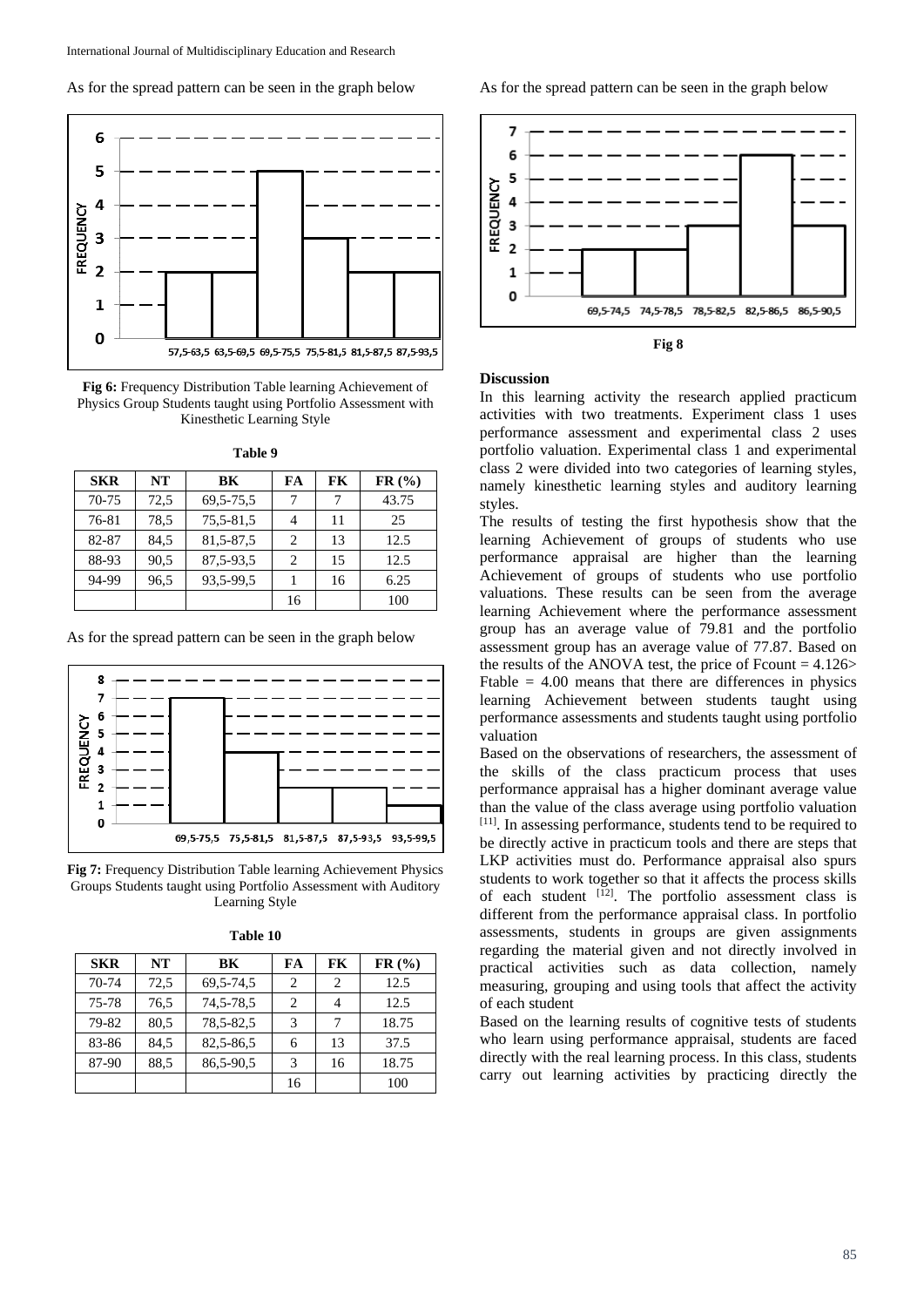material learned where students must observe, measure, use tools, process data, even calculate the results of retrieval of the data using the existing formula. This is very different from the class that uses portfolio valuation. In this class, students are only given assignments and then the task is collected, namely assignments regarding the material being studied.

The results of the first hypothesis testing show that groups of students with kinesthetic learning styles that use performance appraisals give higher results than groups of students with kinesthetic learning styles who use portfolio valuations. The average student learning Achievement that use performance appraisal with kinesthetic learning styles are 80.11 while the average student learning Achievement using portfolio assessment with kinesthetic learning styles are 79.62. Based on the results of the t-dunnet test calculation, the price of tcount  $= 4.608$  t table 0.167.

Based on the observations of researchers in the field, students who have a kinesthetic learning style taught using performance appraisals have a higher value because they better interpret their abilities through practicum used in learning. Students who have kinesthetic learning styles can be taught by direct practice and not just sit still.

The results of testing the second hypothesis show that groups of students with auditory learning styles taught using performance appraisal methods yield lower results than groups of students with auditory learning styles who are taught using portfolio valuations. The average student learning Achievement that use performance appraisal with auditory learning styles are 77.04 while the average student learning Achievement using portfolio assessment with auditory learning styles are 80.33. Based on the results of the calculation of the t-dunnet test giving the price of t count  $= -1,735 <$ t table =  $-0,167$ 

The results of testing the third hypothesis showed that groups of students with kinesthetic learning styles that used performance appraisals gave higher results than groups of students with auditory learning styles who used performance appraisals. The average student learning Achievement using performance appraisal with kinesthetic learning styles is 80.11 while the average student learning Achievement using performance assessment with auditory learning styles are 77.04. Based on the results of the t-dunnet test calculation, the price of tcount  $= 4.608 > t$  table 0.167.

The results of testing the fourth hypothesis show that groups of students with kinestets learning styles taught using portfolio valuation methods yield lower results than groups of students with auditory learning styles who are taught using portfolio valuations. The average student learning Achievement using portfolio assessments with kinesthetic learning styles are 79.62 while the average student learning Achievement using portfolio assessment with auditory learning styles are 80.33. Based on the results of the calculation of the t-dunnet test giving the price of t count  $=$  - $1,735 < t$  table =  $-0,167$ 

The results of the fifth hypothesis testing show that there is an influence of the interaction between the form of assessment and learning styles on the results of learning physics. Based on anava test results for interaction effects (FAB) Fcount =  $20.12$ > Ftable = 4.00 means that there is a significant interaction between the form of assessment and learning style towards the results of learning physics. This shows that there is a significant effect between student learning styles in the kinesthetic learning style group and

auditory learning style by using performance appraisal and portfolio assessment on the results of learning physics.

The research conducted by Jumardi (2014) entitled The Effect of Learning Approaches and Styles on Student learning Achievement History provides results of research that show that the CTL learning approach provides higher learning Achievement than conventional learning approaches; [10] students with auditory learning styles provide higher learning Achievement than students who have auditory learning styles. The equation between the author and the research conducted by Jumardi is to examine students' learning styles. the difference, in the Jumardi study using a learning approach, while the author uses the form of assessment.

Based on the results of observations of researchers in the field, students who have auditory learning styles that are taught using portfolio valuation have a higher value because they better interpret their abilities through their sense of theories they hear and are used in learning.

# **Conclusions**

Based on the results of the research and discussion conducted it can be concluded that:

- 1. There are differences in physics learning Achievement that use performance appraisal with kinesthetic learning styles and physics learning Achievement that use portfolio valuation with kinesthetic learning styles.
- 2. There are differences in learning Achievement of physics taught using performance appraisal with auditory learning styles and physics learning Achievement that use portfolio valuation with auditory learning styles.
- 3. There are differences in physics learning Achievement taught using performance appraisals with kinesthetic learning styles and physics learning Achievement that use performance appraisal with auditory learning styles
- 4. There are differences in physics learning Achievement taught using portfolio valuation with kinesthetic learning styles and physics learning Achievement that use portfolio valuation with auditory learning styles.
- 5. There is an interaction between the form of assessment and student learning styles towards learning Achievement.

# **References**

- 1. Kartika Sari, Ariesta. Analisis Karakteristik Gaya Belajar Vak *(Visual, Auditorial, Kinestetik)* Mahasiswa Pendidikan Informatika Angkatan 2014. Jurnal Ilmiah Edutic, Nopember 2014 ISSN 2407-4489. Universitas Trunojoyo Madura Bangkalan, Indonesia, 2014, 1(1).
- 2. Puspita Mita. *Pengaruh Penerapan* Pembelajaran Berbasis Penilaian Kinerja Terhadap Hasil Belajar Ipa Siswa Kelas V Pada Gugus 7 Kecamatan Penebel Kabupaten Tabanan Tahun Ajaran. Jurnal Jurusan Pendidikan Guru Sekolah Dasar, FIP Universitas Pendidikan Ganesha Singaraja, Indonesia, 2013/2014, 2(1).
- 3. Sukanti. Pemanfaatan Penilaian Portofolio Dalam Meningkatkan Hasil Belajar Akuntansi. Jurnal Pendidikan Akuntansi Indonesia, Tahun 2010, Hlm. Jurusan Pendidikan Akuntansi – Universitas Negeri Yogyakarta. 2010; 8(2):33-40.
- 4. Wulandari Retno. Hubungan Gaya Belajar Dengan Prestasi Belajar Mahasiswa Semester Iv Program Study